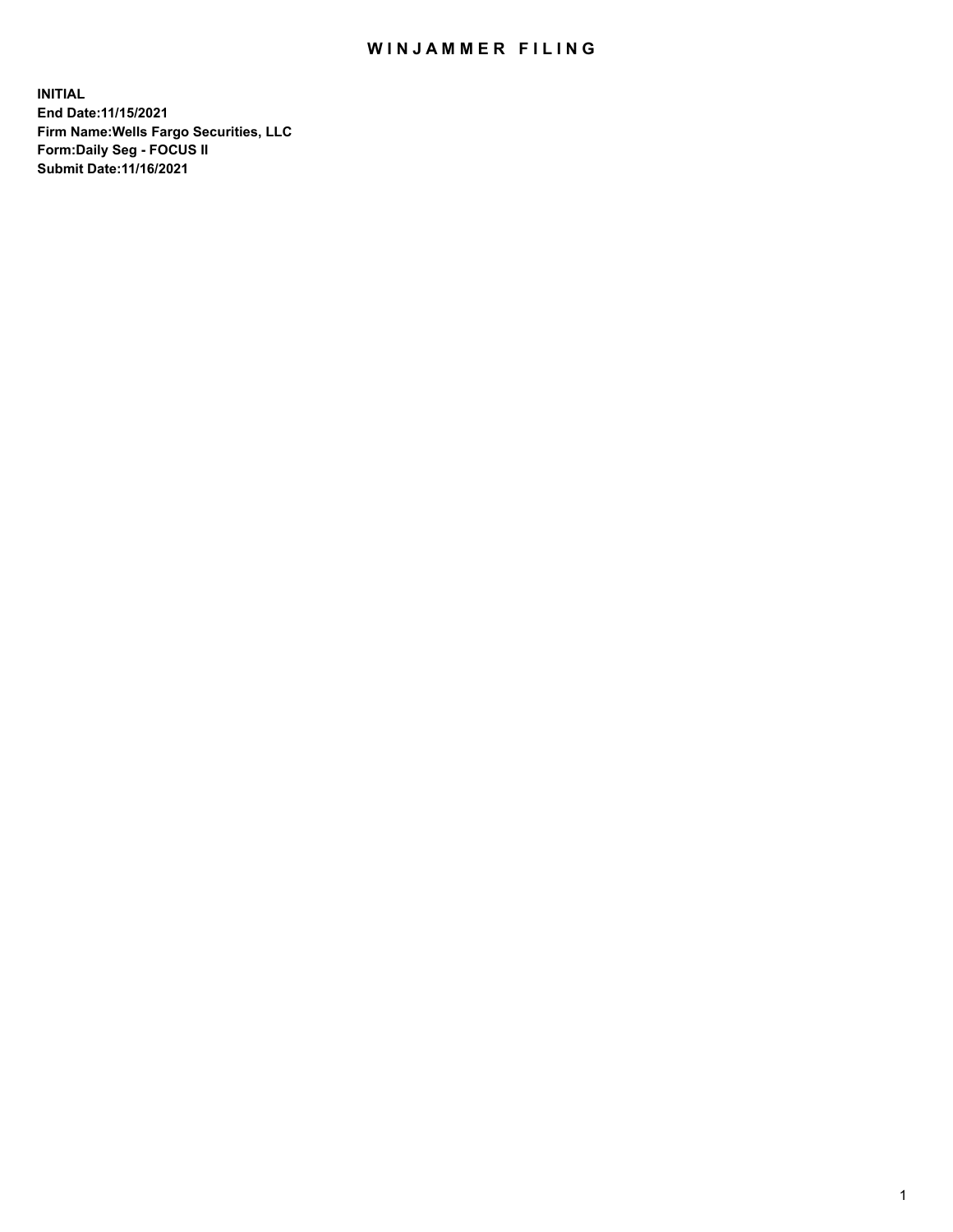**INITIAL End Date:11/15/2021 Firm Name:Wells Fargo Securities, LLC Form:Daily Seg - FOCUS II Submit Date:11/16/2021 Daily Segregation - Cover Page**

| Name of Company                                                                                                                                                                                                                                                                                                                | <b>Wells Fargo Securities LLC</b>                          |
|--------------------------------------------------------------------------------------------------------------------------------------------------------------------------------------------------------------------------------------------------------------------------------------------------------------------------------|------------------------------------------------------------|
| <b>Contact Name</b>                                                                                                                                                                                                                                                                                                            | <b>James Gnall</b>                                         |
| <b>Contact Phone Number</b>                                                                                                                                                                                                                                                                                                    | 917-699-6822                                               |
| <b>Contact Email Address</b>                                                                                                                                                                                                                                                                                                   | james.w.gnall@wellsfargo.com                               |
| FCM's Customer Segregated Funds Residual Interest Target (choose one):<br>a. Minimum dollar amount: ; or<br>b. Minimum percentage of customer segregated funds required:% ; or<br>c. Dollar amount range between: and; or<br>d. Percentage range of customer segregated funds required between: % and %.                       | 125,000,000<br><u>0</u><br><u>00</u><br>0 <sub>0</sub>     |
| FCM's Customer Secured Amount Funds Residual Interest Target (choose one):<br>a. Minimum dollar amount: ; or<br>b. Minimum percentage of customer secured funds required:% ; or<br>c. Dollar amount range between: and; or<br>d. Percentage range of customer secured funds required between: % and %.                         | 35,000,000<br><u>0</u><br>0 <sub>0</sub><br>0 <sub>0</sub> |
| FCM's Cleared Swaps Customer Collateral Residual Interest Target (choose one):<br>a. Minimum dollar amount: ; or<br>b. Minimum percentage of cleared swaps customer collateral required:% ; or<br>c. Dollar amount range between: and; or<br>d. Percentage range of cleared swaps customer collateral required between:% and%. | 360,000,000<br><u>0</u><br>00<br><u>00</u>                 |

Attach supporting documents CH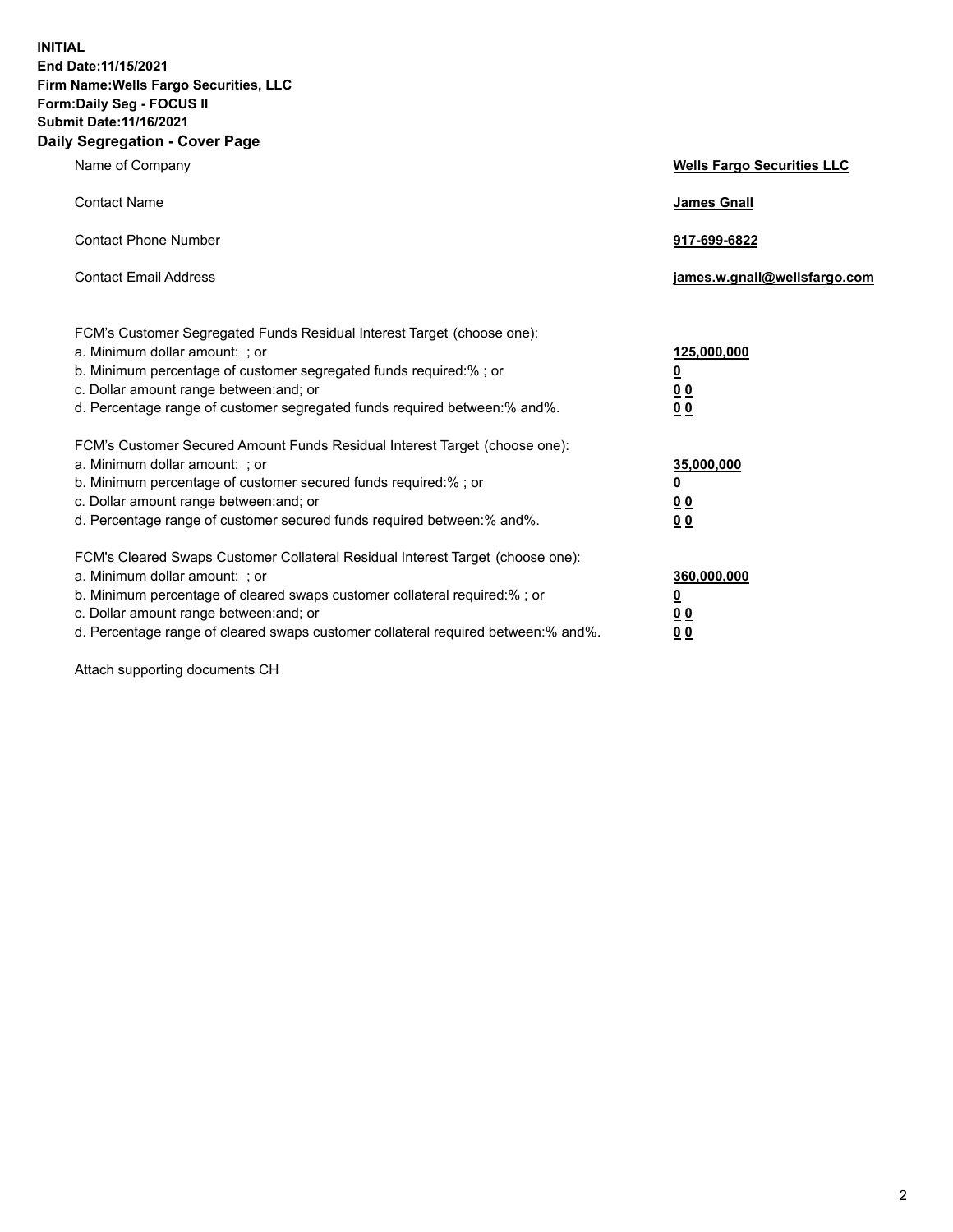## **INITIAL End Date:11/15/2021 Firm Name:Wells Fargo Securities, LLC Form:Daily Seg - FOCUS II Submit Date:11/16/2021**

## **Daily Segregation - Secured Amounts**

|     | Foreign Futures and Foreign Options Secured Amounts                                         |                                   |
|-----|---------------------------------------------------------------------------------------------|-----------------------------------|
|     | Amount required to be set aside pursuant to law, rule or regulation of a foreign            | $0$ [7305]                        |
|     | government or a rule of a self-regulatory organization authorized thereunder                |                                   |
| 1.  | Net ledger balance - Foreign Futures and Foreign Option Trading - All Customers             |                                   |
|     | A. Cash                                                                                     | 148,791,461 [7315]                |
|     | B. Securities (at market)                                                                   | 190,723,379 [7317]                |
| 2.  | Net unrealized profit (loss) in open futures contracts traded on a foreign board of trade   | 193,520,421 [7325]                |
| 3.  | Exchange traded options                                                                     |                                   |
|     | a. Market value of open option contracts purchased on a foreign board of trade              | $0$ [7335]                        |
|     | b. Market value of open contracts granted (sold) on a foreign board of trade                | $0$ [7337]                        |
| 4.  | Net equity (deficit) (add lines 1. 2. and 3.)                                               | 533,035,261 [7345]                |
| 5.  | Account liquidating to a deficit and account with a debit balances - gross amount           | 11,288,094 [7351]                 |
|     | Less: amount offset by customer owned securities                                            |                                   |
| 6.  | Amount required to be set aside as the secured amount - Net Liquidating Equity              | -11,129,594 [7352] 158,500 [7354] |
|     |                                                                                             | 533,193,761 [7355]                |
| 7.  | Method (add lines 4 and 5)                                                                  |                                   |
|     | Greater of amount required to be set aside pursuant to foreign jurisdiction (above) or line | 533,193,761 [7360]                |
|     | 6.                                                                                          |                                   |
| 1.  | FUNDS DEPOSITED IN SEPARATE REGULATION 30.7 ACCOUNTS<br>Cash in banks                       |                                   |
|     |                                                                                             |                                   |
|     | A. Banks located in the United States                                                       | 116,075,566 [7500]                |
|     | B. Other banks qualified under Regulation 30.7                                              | 123,765,766 [7520] 239,841,332    |
|     |                                                                                             | [7530]                            |
| 2.  | Securities                                                                                  |                                   |
|     | A. In safekeeping with banks located in the United States                                   | 123,215,886 [7540]                |
|     | B. In safekeeping with other banks qualified under Regulation 30.7                          | 0 [7560] 123,215,886 [7570]       |
| 3.  | Equities with registered futures commission merchants                                       |                                   |
|     | A. Cash                                                                                     | -28,518,792 [7580]                |
|     | <b>B.</b> Securities                                                                        | 87,517,478 [7590]                 |
|     | C. Unrealized gain (loss) on open futures contracts                                         | 66,188,920 [7600]                 |
|     | D. Value of long option contracts                                                           | $0$ [7610]                        |
|     | E. Value of short option contracts                                                          | 0 [7615] 125,187,606 [7620]       |
| 4.  | Amounts held by clearing organizations of foreign boards of trade                           |                                   |
|     | A. Cash                                                                                     | $0$ [7640]                        |
|     | <b>B.</b> Securities                                                                        | $0$ [7650]                        |
|     | C. Amount due to (from) clearing organization - daily variation                             | $0$ [7660]                        |
|     | D. Value of long option contracts                                                           | $0$ [7670]                        |
|     | E. Value of short option contracts                                                          | 0 [7675] 0 [7680]                 |
| 5.  | Amounts held by members of foreign boards of trade                                          |                                   |
|     | A. Cash                                                                                     | -85,782,180 [7700]                |
|     | <b>B.</b> Securities                                                                        | 215,091,405 [7710]                |
|     | C. Unrealized gain (loss) on open futures contracts                                         | 80,972,279 [7720]                 |
|     | D. Value of long option contracts                                                           | $0$ [7730]                        |
|     | E. Value of short option contracts                                                          | 0 [7735] 210,281,504 [7740]       |
| 6.  | Amounts with other depositories designated by a foreign board of trade                      | $0$ [7760]                        |
| 7.  | Segregated funds on hand                                                                    | $0$ [7765]                        |
| 8.  | Total funds in separate section 30.7 accounts                                               | 698,526,328 [7770]                |
| 9.  | Excess (deficiency) Set Aside for Secured Amount (subtract line 7 Secured Statement         | 165,332,567 [7380]                |
|     | Page 1 from Line 8)                                                                         |                                   |
| 10. | Management Target Amount for Excess funds in separate section 30.7 accounts                 | 35,000,000 [7780]                 |

11. Excess (deficiency) funds in separate 30.7 accounts over (under) Management Target **130,332,567** [7785]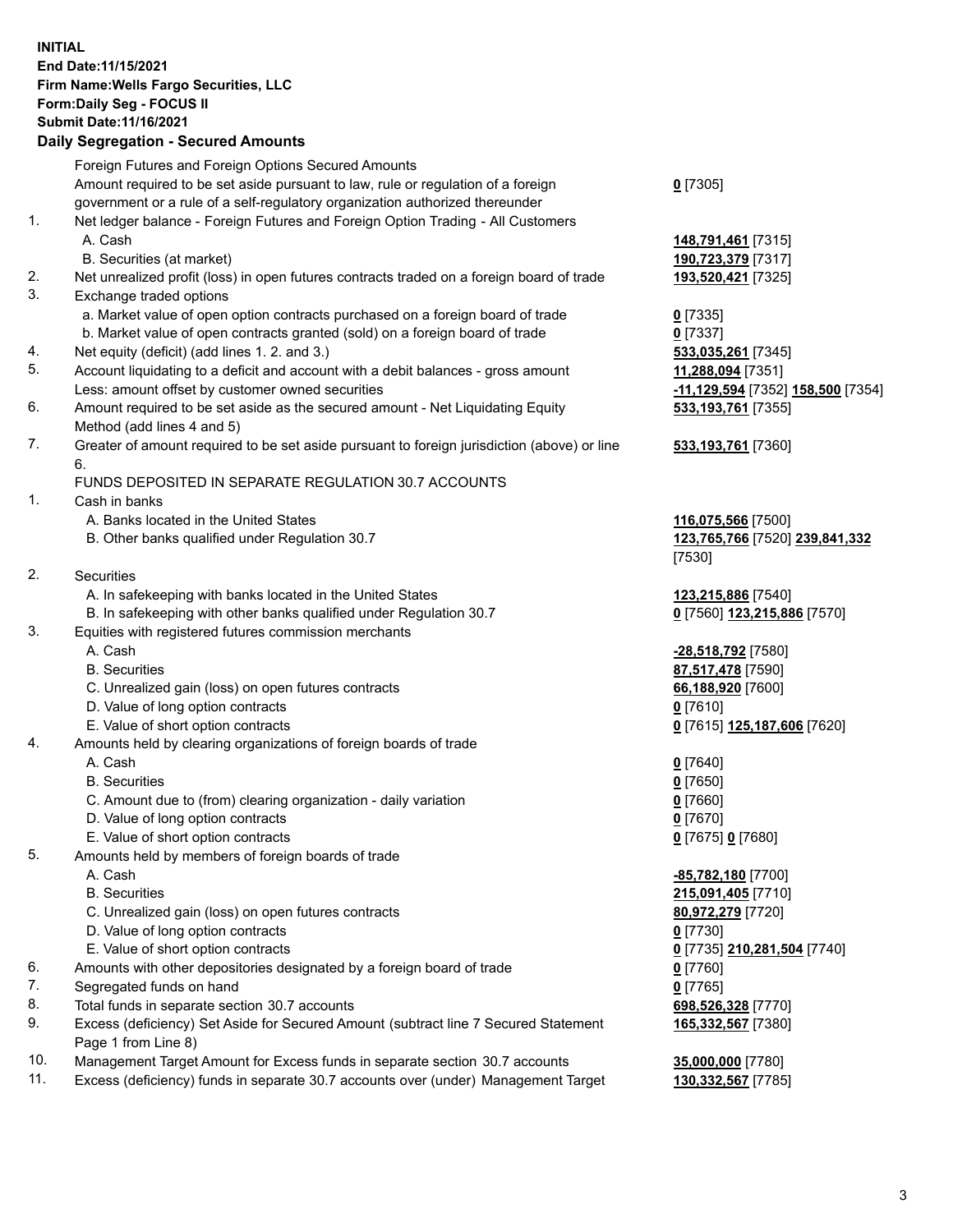**INITIAL End Date:11/15/2021 Firm Name:Wells Fargo Securities, LLC Form:Daily Seg - FOCUS II Submit Date:11/16/2021 Daily Segregation - Segregation Statement** SEGREGATION REQUIREMENTS(Section 4d(2) of the CEAct) 1. Net ledger balance A. Cash **3,473,103,379** [7010] B. Securities (at market) **1,820,266,098** [7020] 2. Net unrealized profit (loss) in open futures contracts traded on a contract market **-180,124,234** [7030] 3. Exchange traded options A. Add market value of open option contracts purchased on a contract market **1,872,247,766** [7032] B. Deduct market value of open option contracts granted (sold) on a contract market **-1,906,116,818** [7033] 4. Net equity (deficit) (add lines 1, 2 and 3) **5,079,376,191** [7040] 5. Accounts liquidating to a deficit and accounts with debit balances - gross amount **63,169,448** [7045] Less: amount offset by customer securities **-63,108,847** [7047] **60,601** [7050] 6. Amount required to be segregated (add lines 4 and 5) **5,079,436,792** [7060] FUNDS IN SEGREGATED ACCOUNTS 7. Deposited in segregated funds bank accounts A. Cash **358,130,144** [7070] B. Securities representing investments of customers' funds (at market) **195,065,203** [7080] C. Securities held for particular customers or option customers in lieu of cash (at market) **190,316,178** [7090] 8. Margins on deposit with derivatives clearing organizations of contract markets A. Cash **2,528,554,043** [7100] B. Securities representing investments of customers' funds (at market) **769,400,270** [7110] C. Securities held for particular customers or option customers in lieu of cash (at market) **1,629,949,920** [7120] 9. Net settlement from (to) derivatives clearing organizations of contract markets **-79,140,627** [7130] 10. Exchange traded options A. Value of open long option contracts **1,872,247,766** [7132] B. Value of open short option contracts **-1,906,116,818** [7133] 11. Net equities with other FCMs A. Net liquidating equity **0** [7140] B. Securities representing investments of customers' funds (at market) **0** [7160] C. Securities held for particular customers or option customers in lieu of cash (at market) **0** [7170] 12. Segregated funds on hand **0** [7150] 13. Total amount in segregation (add lines 7 through 12) **5,558,406,079** [7180] 14. Excess (deficiency) funds in segregation (subtract line 6 from line 13) **478,969,287** [7190]

- 15. Management Target Amount for Excess funds in segregation **125,000,000** [7194]
- 16. Excess (deficiency) funds in segregation over (under) Management Target Amount Excess

**353,969,287** [7198]